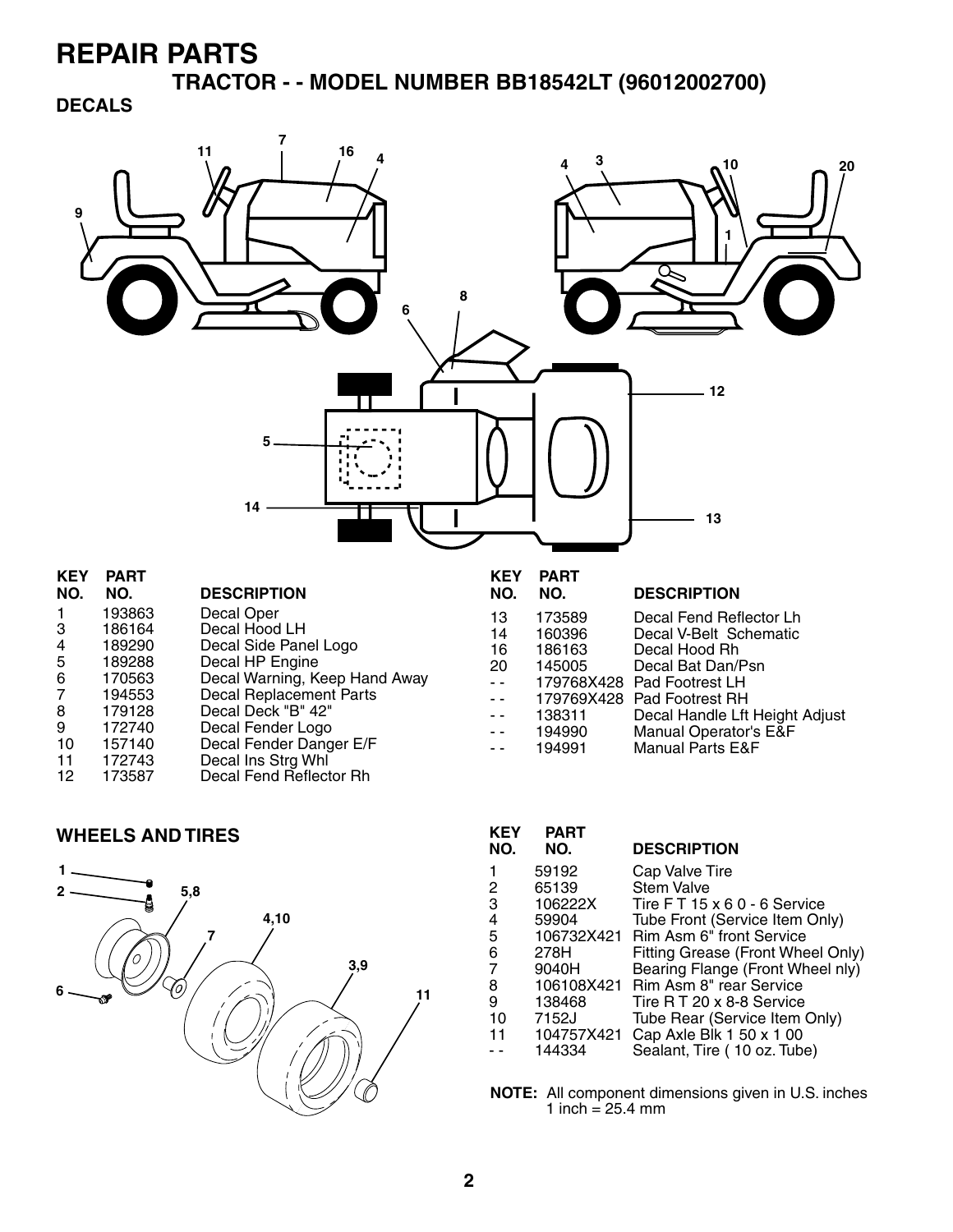### **TRACTOR - - MODEL NUMBER BB18542LT (96012002700) SCHEMATIC**

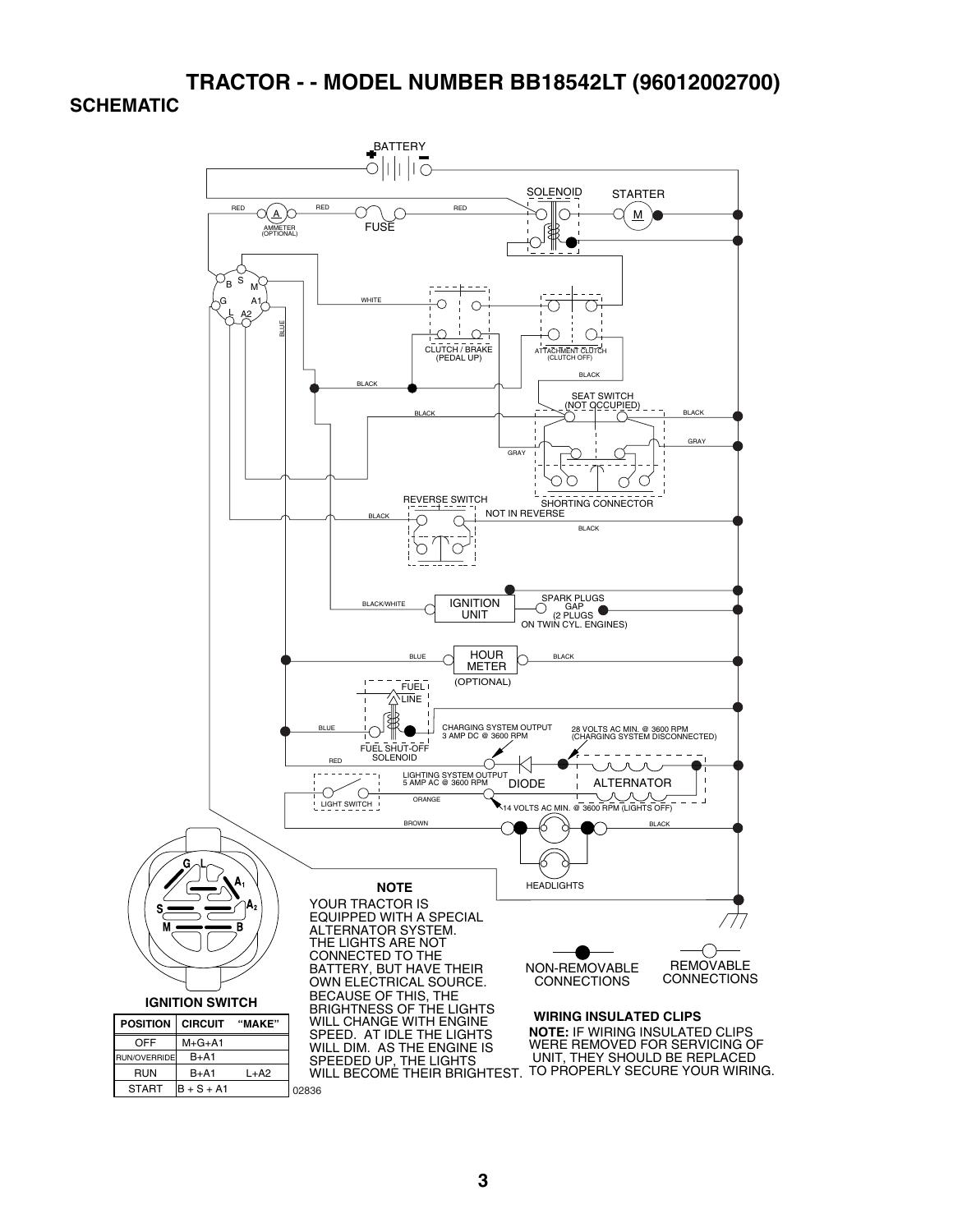**TRACTOR - - MODEL NUMBER BB18542LT (96012002700)** 



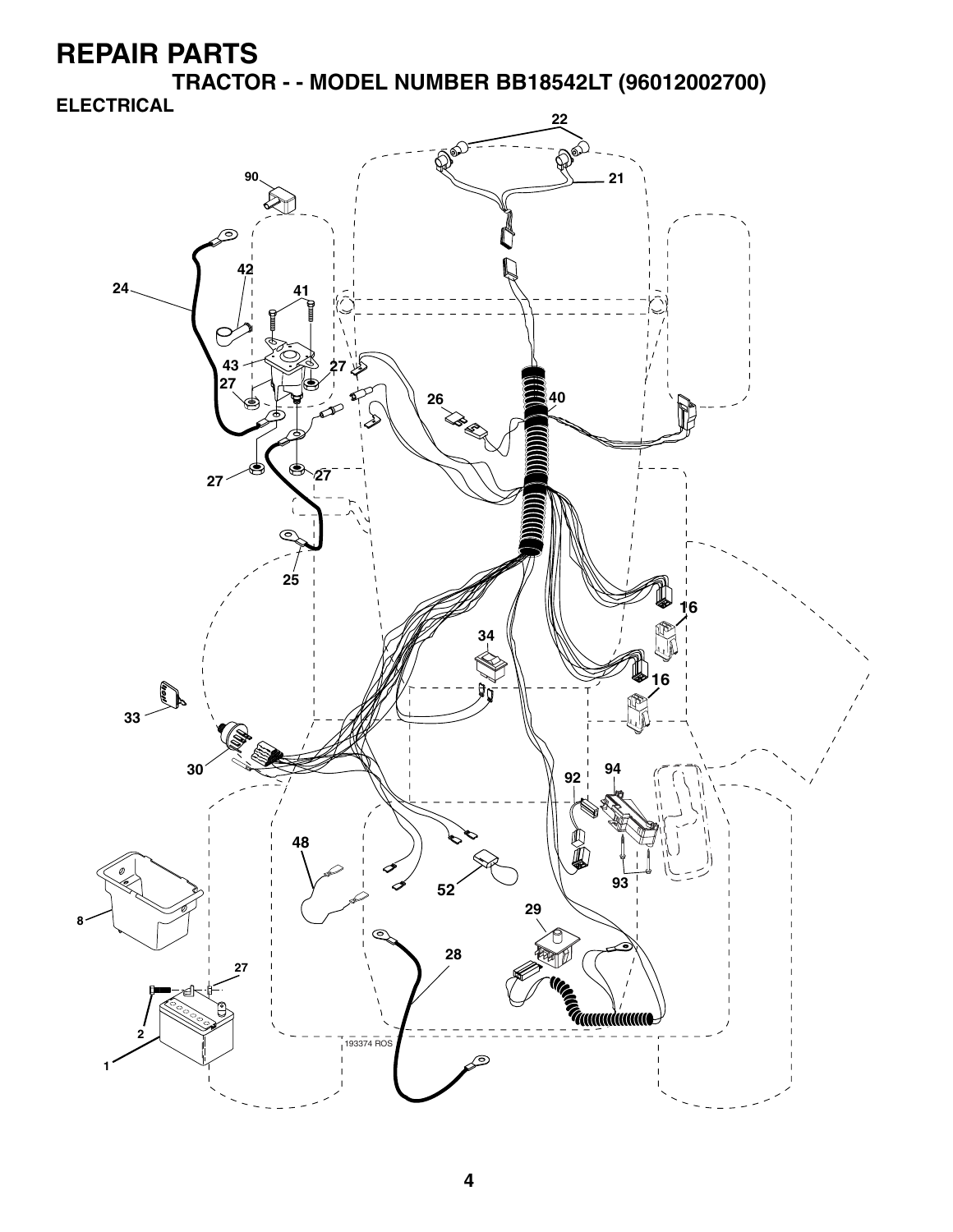**TRACTOR - - MODEL NUMBER BB18542LT (96012002700) ELECTRICAL**

|      | <b>KEY PART</b> |                                       |
|------|-----------------|---------------------------------------|
| NO.  | NO.             | <b>DESCRIPTION</b>                    |
| 1    | 163465          | Battery                               |
| 2    | 74760412        | Bolt Hex Hd 1/4-20 unc x 3/4          |
| 8    | 176689          | <b>Box Battery</b>                    |
| 16   | 176138          | Switch Interlock                      |
| 21 — | 183759          | Harness Socket Light                  |
| 22   | 4152J           | Bulb, Light # 1156                    |
| 24   | 4799J           | Cable Battery                         |
|      | 25 146147       | Cable Battery 6 Ga. Red w/16 wire 44" |
| 26   | 175158          | Fuse                                  |
| 27   | 73510400        | Nut Keps Hex 1/4-20 unc               |
| 28 — | 4207J           | Cable Ground 12" Blk 6 Ga.            |
| 29   | 192749          | <b>Switch Seat</b>                    |
| 30   | 193350          | Switch Ign                            |
|      | 33 140401       | Key Ign Molded Generic                |
| 34   | 110712X         | Switch Light/Reset                    |
| 40   | 193374          | Harness Ign                           |
|      | 41 71110408     | Bolt Fin Hex 1/4-20 unc x 1/2         |
| 42   | 131563          | <b>Cover Terminal Red</b>             |
| 43   | 178861          | Solenoid                              |
| 48   | 140844          | Adapter Ammeter                       |
| 52   | 141940          | Protection Loop                       |
| 90 — | 180449          | Cover Terminal                        |
| 92   | 193465          | Harness Pigtail Reverse Switch        |
| 93   | 192540          | Screw Plastic 10-14 x 2.0             |
| 94   | 191834          | Modual Reverse ROS                    |

**NOTE:** All component dimensions given in U.S. inches  $1$  inch = 25.4 mm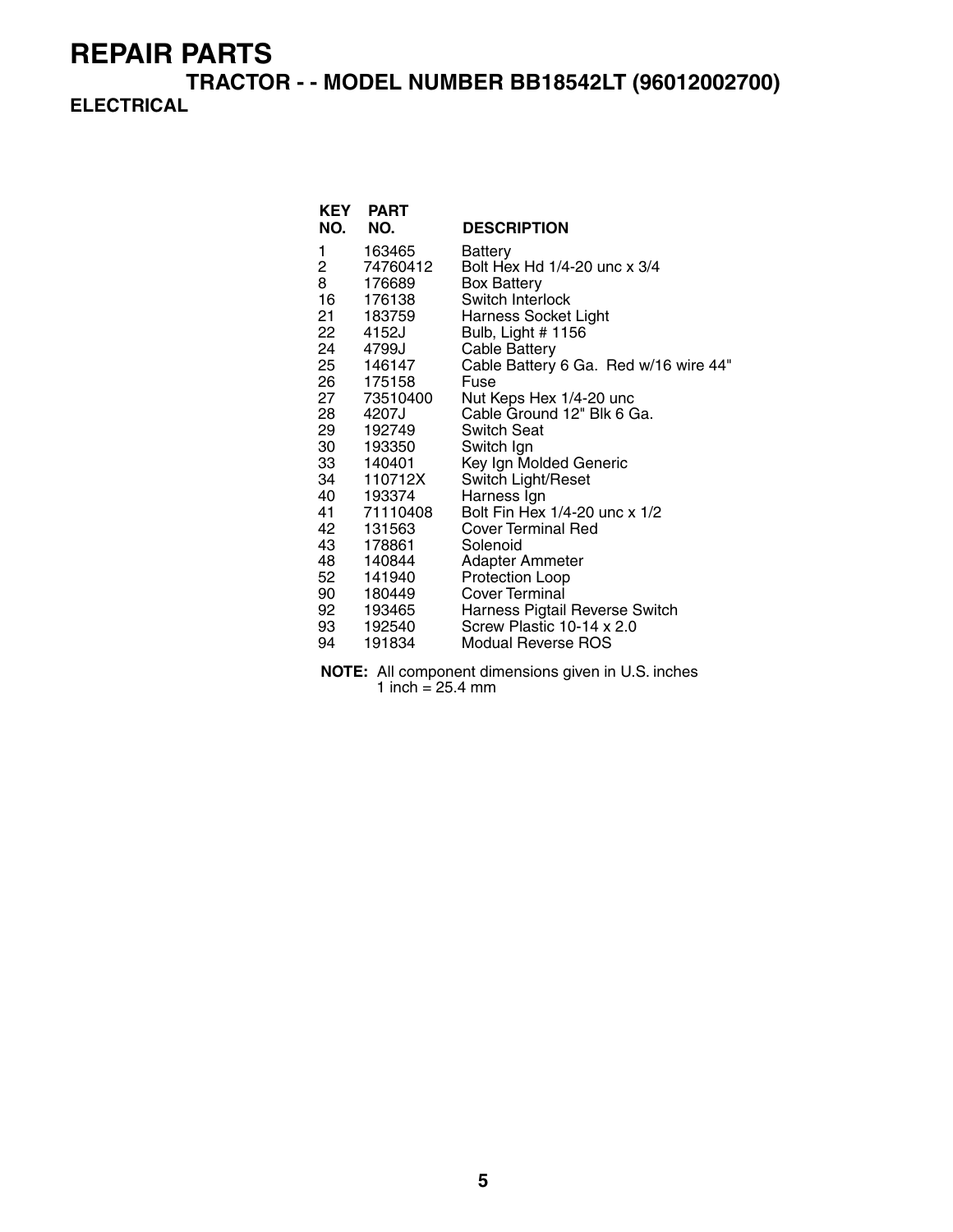**TRACTOR - - MODEL NUMBER BB18542LT (96012002700) CHASSIS AND ENCLOSURES**

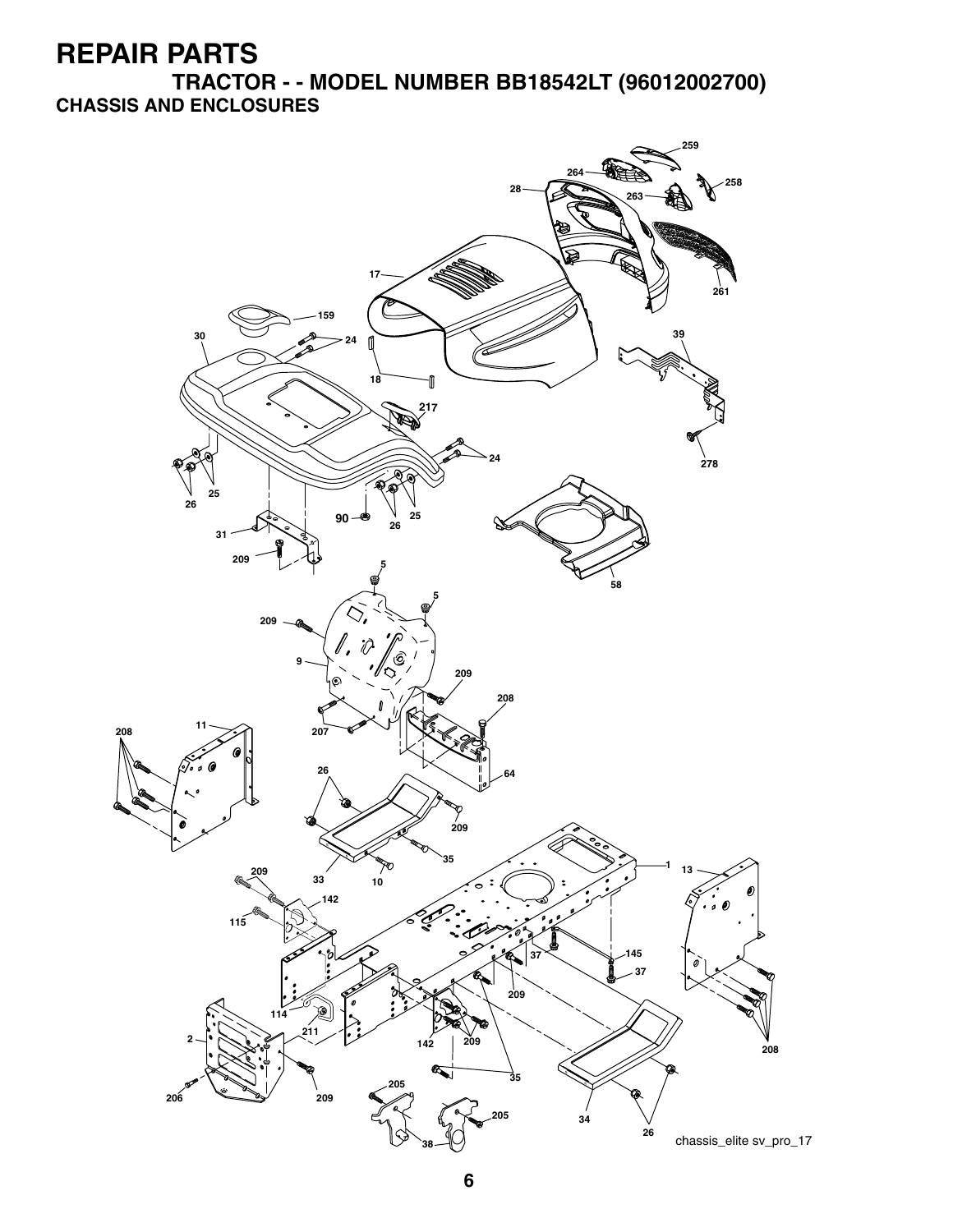### **TRACTOR - - MODEL NUMBER BB18542LT (96012002700) CHASSIS AND ENCLOSURES**

| <b>KEY</b><br>NO.                                                      | <b>PART</b><br>NO.                                                                                                                                          | <b>DESCRIPTION</b>                                                                                                                                                                                                                                                                     |
|------------------------------------------------------------------------|-------------------------------------------------------------------------------------------------------------------------------------------------------------|----------------------------------------------------------------------------------------------------------------------------------------------------------------------------------------------------------------------------------------------------------------------------------------|
| 1<br>2<br>5<br>9<br>10<br>11<br>13<br>17<br>18<br>24<br>25<br>26<br>28 | 174619<br>176554<br>155272<br>193510X010 Dash P/L<br>72140608<br>174996<br>179174X010<br>183393X428<br>184921<br>74780616<br>19131312<br>73800600<br>183828 | Chassis<br>Drawbar<br><b>Bumper Hood/Dash</b><br>Bolt Carriage 3/8-16 x 1<br>Panel Dash Lh<br>Panel Dash Rh<br>Hood<br><b>Bumper Hood</b><br>Bolt Fin Hex 3/8-16 unc x 1 Gr. 5<br>Washer 13/32 x 13/16 x 12 Ga.<br>Nut Lock Hex W/Ins 3/8-16 unc<br>Grille/Lens Asm (Includes Key Nos. |
| 30                                                                     | 192528X428                                                                                                                                                  | 258, 259, 261, 263, 264)                                                                                                                                                                                                                                                               |
| 31                                                                     | 136619                                                                                                                                                      | Fender                                                                                                                                                                                                                                                                                 |
| 33                                                                     | 179716X428                                                                                                                                                  | <b>Bracket Fender</b>                                                                                                                                                                                                                                                                  |
| 34                                                                     | 179717X428 Footrest RH                                                                                                                                      | <b>Footrest LH</b>                                                                                                                                                                                                                                                                     |
| 35                                                                     | 72110606                                                                                                                                                    | Bolt RDHD SHT SQNK 3/8-16 x 3/4                                                                                                                                                                                                                                                        |
| 37                                                                     | 17490508                                                                                                                                                    | Screw Thdrol 6/16-18 x 1/2 TYT                                                                                                                                                                                                                                                         |
| 38                                                                     | 175710                                                                                                                                                      | <b>Bracket Asm Pivot Mower Rear</b>                                                                                                                                                                                                                                                    |
| 39                                                                     | 174714                                                                                                                                                      | <b>Bracket Pivot</b>                                                                                                                                                                                                                                                                   |
| 58                                                                     | 184322                                                                                                                                                      | Duct Air                                                                                                                                                                                                                                                                               |
| 64                                                                     | 154798                                                                                                                                                      | Dash Lower STLT                                                                                                                                                                                                                                                                        |
| 90                                                                     | 124346X                                                                                                                                                     | Nut Self-Thd Wsh-Hd                                                                                                                                                                                                                                                                    |
| 114                                                                    | 158112                                                                                                                                                      | Keeper Belt Rear LH                                                                                                                                                                                                                                                                    |
| 115                                                                    | 17060620                                                                                                                                                    | Screw THDROL 3/8-16 x 1-1/4                                                                                                                                                                                                                                                            |
| 142                                                                    | 175702                                                                                                                                                      | <b>Plate Reinforcement STLT</b>                                                                                                                                                                                                                                                        |
| 145                                                                    | 156524                                                                                                                                                      | Rod Pivot Chassis/Hood                                                                                                                                                                                                                                                                 |
| 159                                                                    | 169473X428                                                                                                                                                  | Cupholder                                                                                                                                                                                                                                                                              |
| 206                                                                    | 170165                                                                                                                                                      | Bolt Shoulder 5/16-18                                                                                                                                                                                                                                                                  |
| 207                                                                    | 17670508                                                                                                                                                    | Screw Thdrol 5/16-18 x 1/2                                                                                                                                                                                                                                                             |
| 208                                                                    | 17670608                                                                                                                                                    | Screw Thdrol 3/8-16 x 1/2                                                                                                                                                                                                                                                              |
| 209                                                                    | 17000612                                                                                                                                                    | Screw Hexwsh Thdr 3/8-16 x 3/4                                                                                                                                                                                                                                                         |
| 211                                                                    | 145212                                                                                                                                                      | Nut Hex Flange Lock                                                                                                                                                                                                                                                                    |
| 217                                                                    | 179132X                                                                                                                                                     | <b>Console Fuel Window</b>                                                                                                                                                                                                                                                             |
| 258                                                                    | 183835X599                                                                                                                                                  | Lens Grille Pro RH                                                                                                                                                                                                                                                                     |
| 259                                                                    | 183834X599                                                                                                                                                  | Lens Grille Pro LH                                                                                                                                                                                                                                                                     |
| 261                                                                    | 183829X428                                                                                                                                                  | <b>Insert Grille</b>                                                                                                                                                                                                                                                                   |
| 263                                                                    | 183833                                                                                                                                                      | <b>Bezel Grille RH</b>                                                                                                                                                                                                                                                                 |
| 264                                                                    | 183832                                                                                                                                                      | <b>Bezel Grille LH</b>                                                                                                                                                                                                                                                                 |
| 278                                                                    | 191611                                                                                                                                                      | Screw 10 x 3/4 Single Lead                                                                                                                                                                                                                                                             |
| - -                                                                    | 5479J                                                                                                                                                       | Plug BTN BIK                                                                                                                                                                                                                                                                           |
| ۰.                                                                     | 187801                                                                                                                                                      | <b>Plug Domed Plastic</b>                                                                                                                                                                                                                                                              |

**NOTE:** All component dimensions given in U.S. inches 1 inch = 25.4 mm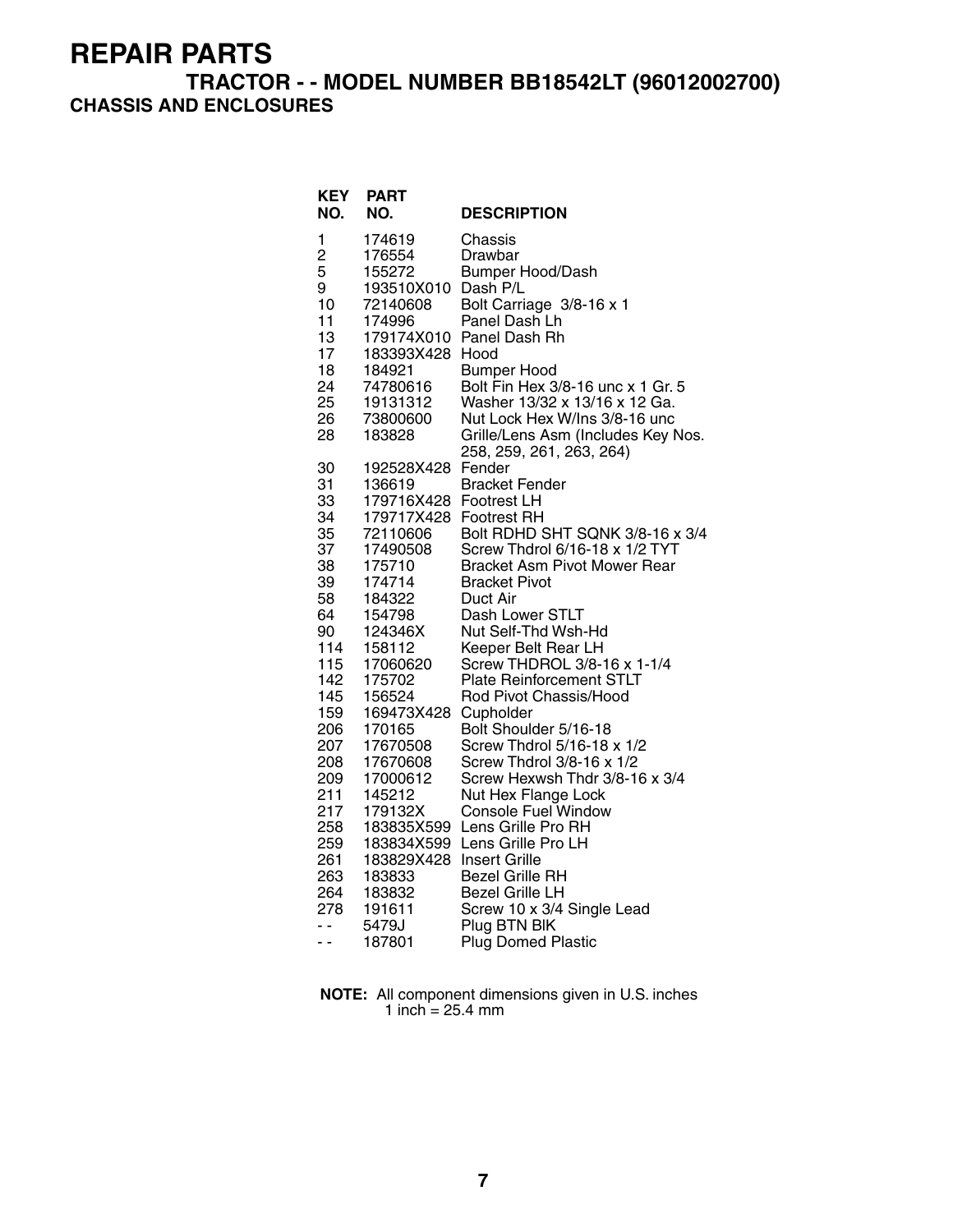**TRACTOR - - MODEL NUMBER BB18542LT (96012002700)** 

**DRIVE**



drive-fender\_49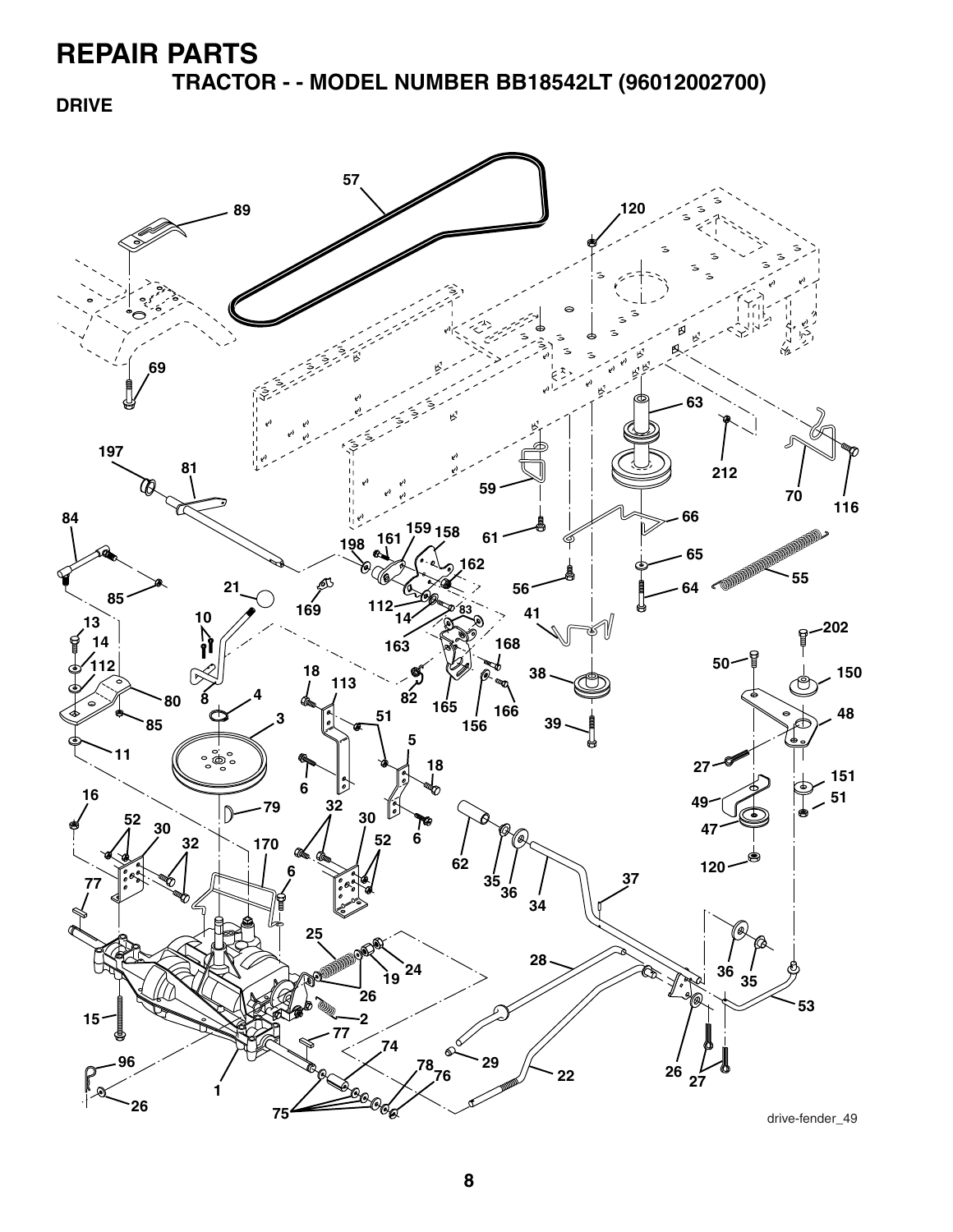# **TRACTOR - - MODEL NUMBER BB18542LT (96012002700)**

### **DRIVE**

| <b>KEY</b><br>NO. | <b>PART</b><br>NO.   | <b>DESCRIPTION</b>                                               | <b>KEY</b><br>NO. | <b>PART</b><br>NO.         | <b>DESCRIPTION</b>                                         |
|-------------------|----------------------|------------------------------------------------------------------|-------------------|----------------------------|------------------------------------------------------------|
| 1.                | <u>.</u>             | Transaxle Peerless (206-545C)                                    | 62                | 8883R                      | Cover Pedal Blk Round                                      |
|                   |                      | (Order parts from transaxle manu-                                | 63                | 175410                     | Engine Pulley                                              |
|                   |                      | facturer)                                                        | 64                | 173937                     | <b>Bolt Hex</b>                                            |
| 2                 | 146682               | Spring Return Brake T/a Zinc                                     | 65                | 10040700                   | Washer Lock Hvy Hlcl Spr 7/16                              |
| 3                 | 123666X              | Pulley Transaxle 18" tires                                       | 66                | 154778                     | Keeper Belt Engine Foolproof                               |
| 4                 | 12000028             | Ring Retainer # 5100-62                                          | 69                | 142432                     | Screw Hex wsh HiLo 1/4 x 1/2 unc                           |
| 5                 | 121520X              | Strap Torque 30 Degrees                                          | 70                | 134683                     | Guide Belt Mower Drive RH                                  |
| 6                 | 17060512             | Screw 5/16-18 x 3/4                                              | 74                | 137057                     | Spacer Axle                                                |
| $\bf 8$           | 192706               | Rod Shift Fender Adjust Lt                                       | 75                | 121749X                    | Washer 25/32 x 1-1/4 x 16 Ga                               |
| 10                | 76020416             | Pin Cotter 1/8 x 1 Cad                                           | 76                | 12000001                   | E-ring #5133-75                                            |
| 11                | 105701X              | Washer Plate Shf 388 Sq Hole                                     | 77                | 123583X                    | Key Square 2 0 x 1845/1865                                 |
| 13                | 74550412             | Bolt 1/4-28 Unf Gr 8 W/Patch                                     | 78                | 121748X                    | Washer 25/32 x 1-5/8 x 16 Ga                               |
| 14                | 10040400             | Washer Lock Hvy Helical                                          | 79<br>80          | 2228M                      | Key Woodruff #9 3/16 x 3/4<br>Arm Shift                    |
| 15<br>16          | 74490544<br>73800500 | Bolt Hex FLGHD 5/16-18 Gr. 5                                     | 81                | 145090                     |                                                            |
| 18                | 74780616             | Nut Lock Hex w/ins 5/16-18<br>Bolt, Fin Hex 3/8-16 unc x 1 Gr. 5 | 82                | 165592<br>165711           | Shaft Asm Cross Tapered PMST/20<br>Spring Torsion T/a      |
| 19                | 73800600             | Nut Lock 3/8-16 unc                                              | 83                | 19171216                   | Washer 17/32 x 3/4 x 16 Ga                                 |
| 21                | 140845               | Knob                                                             | 84                | 166231                     | Link Transaxle PMST/20" Zinc                               |
| 22                | 130804               | Rod Brake Blk Zinc 26 840                                        | 85                | 150360                     | Nut Lock Center 1/4 - 28 FNTHD                             |
| 24                | 73350600             | Nut Hex Jam 3/8-16 unc                                           | 89                |                            | 192053X428 Console Shift STLT                              |
| 25                | 106888X              | Spring Rod Brake 2 00 Zinc                                       | 96                | 4497H                      | Retainer Spring 1"                                         |
| 26                | 19131316             | Washer 13/32 x 13/16 x 16 Ga.                                    | 112               | 19091210                   | Washer 9/32 x 3/4 x 10 Ga.                                 |
| 27                | 76020412             | Pin Cotter 1/8 x 3/4 Cad                                         | 113               | 127285X                    | Strap Torque LT                                            |
| 28                | 175765               | Rod Brake Parking LT/YT                                          | 116               | 72140608                   | Bolt Rdhd Sq Neck 3/8-16 x 1                               |
| 29                | 71673                | Cap Brake Parking                                                | 120               | 73900600                   | Nut Lock Flg. 3/8-16 unc                                   |
| 30                | 169592               | <b>Bracket Mtg Transaxle</b>                                     | 150               | 175456                     | <b>Spacer Retainer</b>                                     |
| 32                | 74760512             | Bolt Hex Hd 5/16-18unc X 3/4                                     | 151               | 19133210                   | Washer 13/32 x 2 x 10                                      |
| 34                | 175578               | Shaft Asm Pedal Foot                                             | 156               | 166002                     | Washer Srrted 5/16ID x 1.125                               |
| 35                | 120183X              | Bearing Nylon Blk 629 Id                                         | 158               | 165589                     | <b>Bracket Shift Mount</b>                                 |
| 36                | 19211616             | Washer 21/32 x 1 x 16 Ga.                                        | 159               | 183900                     | Hub Shift                                                  |
| 37                | 1572H                | Pin Roll 3/16 x 1"                                               | 161               | 72140406                   | Bolt Rdhd Sqnk 1/4-20 x 3/4                                |
| 38                | 179114               | <b>Pulley Composite Flat</b>                                     | 162               | 73680400                   | Nut Crownlock 1/4-20 unc                                   |
| 39                | 72110622             | Bolt RDH 3/8-16 unc x 2-3/4 Gr. 5                                | 163               | 74780416                   | Bolt Hex Fin 1/4-20 unc x 1 Gr. 5                          |
| 41                | 175556               | Keeper Belt Flat Idler                                           | 165               | 165623                     | <b>Bracket Pivot Lever</b>                                 |
| 47                | 127783               | Pulley Idler V Groove Plastic                                    | 166               | 17490510                   | Screw 5/16-18 x 5/8                                        |
| 48                | 154407               | <b>Bellcrank Asm</b>                                             | 168               | 165492                     | Bolt Shoulder 5/16-18 x .561                               |
| 49<br>50          | 123205X<br>72110612  | Retainer Belt Style Spring<br>Bolt Hex Hd 3/8-16 unc X 1-1/2     | 169<br>170        | 165580<br>187414           | <b>Plate Fastening</b>                                     |
| 51                | 73680600             | Nut Crownlock 3/8-16 unc                                         | 197               | 169613                     | Keeper Belt Transaxle Gear<br>Nyliner Snap-In              |
| 52                | 73680500             | Nut Crownlock 5/16-18 unc                                        | 198               | 169593                     | <b>Washer Nyliner</b>                                      |
| 53                | 105710X              | Link Clutch                                                      | 202               | 72110614                   | Bolt Carr Sh 3/8-16 x 1-3/4 Gr. 5                          |
| 55                | 105709X              | Spring Return Clutch 6 75                                        | 212               | 145212                     | Nut Hexflange Lock                                         |
| 56                | 17060620             | Screw 3/8-16 x 1-1/4                                             |                   |                            |                                                            |
| 57                | 130801               | V-Belt Ground Drive 95 25                                        |                   |                            |                                                            |
| 59                | 169691               | Keeper Belt Span Ctr                                             |                   |                            | <b>NOTE:</b> All component dimensions given in U.S. inches |
| 61                | 17120614             | Screw 3/8-16 x .875                                              |                   | 1 inch = $25.4 \text{ mm}$ |                                                            |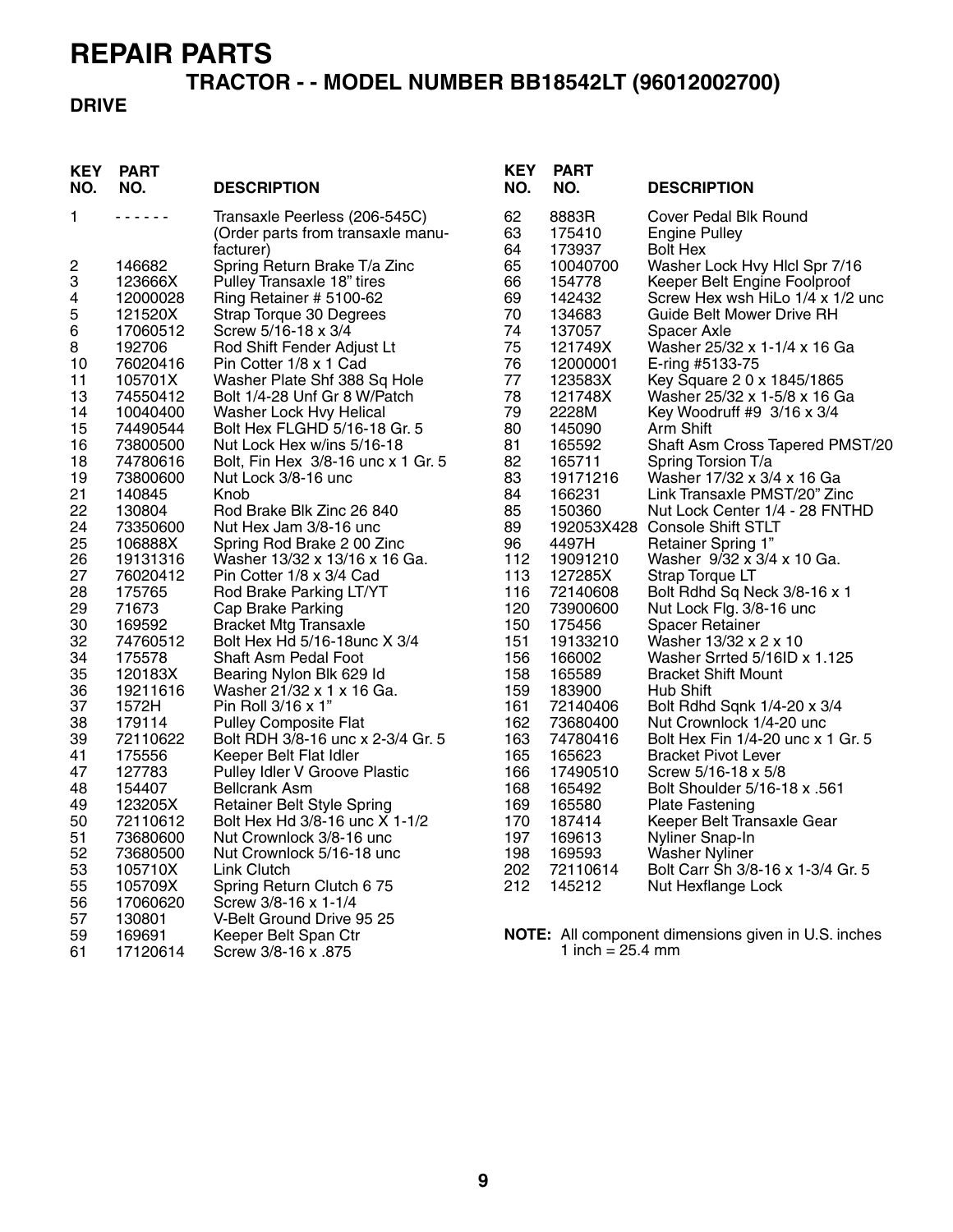**TRACTOR - - MODEL NUMBER BB18542LT (96012002700) STEERING ASSEMBLY**



steering\_pl.lt\_57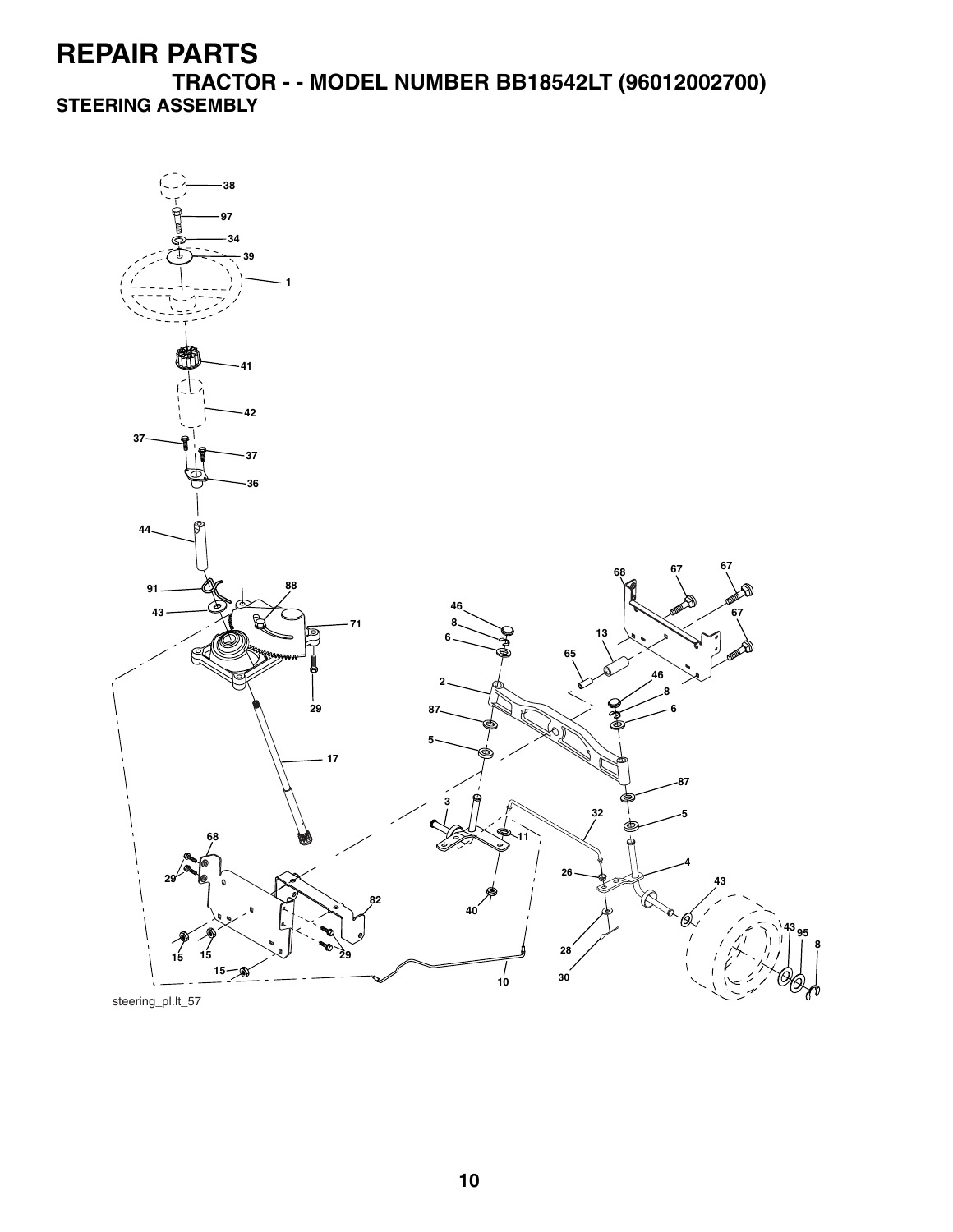**TRACTOR - - MODEL NUMBER BB18542LT (96012002700)** 

**STEERING ASSEMBLY**

| <b>KEY</b><br>NO. | <b>PART</b><br>NO.   | <b>DESCRIPTION</b>                                                  |
|-------------------|----------------------|---------------------------------------------------------------------|
| 1                 |                      | 186093X428 Wheel Steering                                           |
| $\frac{2}{3}$     | 184706               | Axle Asm                                                            |
|                   | 169840               | Spindle Asm LH                                                      |
| 4                 | 169839               | Spindle Asm RH                                                      |
| 5                 | 6266H                | Bearing Race Thrust Harden                                          |
| 6                 | 121748X              | Washer 25/32 x 1-5/8 x 16 Ga.                                       |
| 8                 | 12000029             | Ring Klip #t5304-75                                                 |
| 10                | 175121               | Link Drag                                                           |
| 11                | 10040600             | Washer Lock Hvy Hicl Spr 3/8                                        |
| 13                | 136518               | Spacer Brg Axle Front                                               |
| 15                | 145212               | Nut Hex Flange Lock                                                 |
| 17                | 190753               | Shaft Asm Steering                                                  |
| 26<br>28          | 126847X              | <b>Bushing Link Drag</b><br>Washer 13/32 x 7/8 x 16 Ga.             |
| 29                | 19131416<br>17000612 | Screw 3/8-16 x .75                                                  |
| 30                | 76020412             | Pin Cotter 1/8 x 3/4                                                |
| 32                | 192757               | <b>Rod Tie</b>                                                      |
| 34                | 10040500             | Washer Lock Hvy HLCL Spr. 5/16                                      |
| 36                | 155099               | <b>Bushing Strg</b>                                                 |
| 37                | 152927               | <b>Screw</b>                                                        |
| 38                | 186095X428           | Insert Cap Strg Wh                                                  |
| 39                | 19113812             | Washer 11/32 ID x 2-3/8 OD x 12 Ga.                                 |
| 40                | 73540600             | Crownlock nut                                                       |
| 41                | 186737               | <b>Adaptor Wheel Strg</b>                                           |
| 42                | 145054X428           | Boot Steering Dash                                                  |
| 43                | 121749X              | Washer 25/32 x 1 1/4 x 16 Ga.                                       |
| 44                | 190752               | <b>Extension Steering Shaft</b>                                     |
| 46                | 121232X              | Cap Spindle Fr Top Blk                                              |
| 65                | 160367               | Spacer Brace Axle                                                   |
| 67                | 72110618             | Bolt RDHD SQNK 3/8-16 x 2 1/4                                       |
| 71                | 175146               | <b>Steering Asm</b>                                                 |
| 68<br>82          | 169827               | Axle, Brace                                                         |
| 87                | 169835<br>173966     | <b>Bracket Susp Chassis Front</b><br>Washer Flat .781 x 1-1/2 x .14 |
| 88                | 175118               | Bolt Shoulder 7/16-20 unc                                           |
| 91                | 175553               | <b>Clip Steering</b>                                                |
| 95                | 188967               | Washer Harden .739 x 1.637 x 060                                    |
| 97                | 74780564             | Bolt 5/16-18 unc x 4 L Gr. 5                                        |

**NOTE:** All component dimensions given in U.S. inches 1 inch = 25.4 mm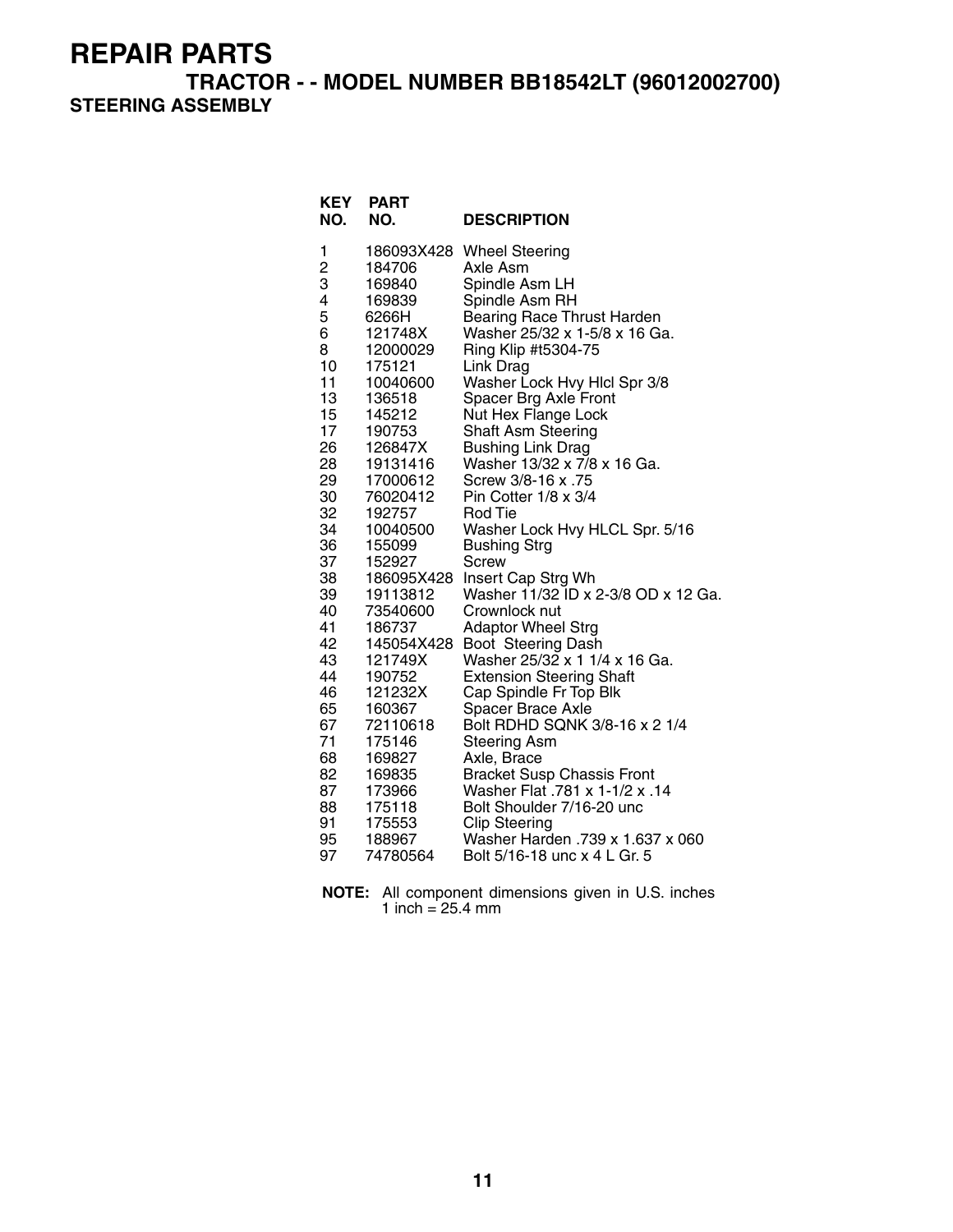**TRACTOR - - MODEL NUMBER BB18542LT (96012002700) SEAT ASSEMBLY**



seat\_lt.knob\_13

| <b>KEY</b><br>NO. | PART<br>NO. | <b>DESCRIPTION</b>             |
|-------------------|-------------|--------------------------------|
|                   | 188712      | Seat                           |
| 2                 | 140551      | Bracket Pivot Seat 8 720       |
| 3                 | 71110616    | Bolt Fin Hex 3/8-16 unc x 1    |
| 4                 | 19131610    | Washer 13/32 x 1 x 10 Ga.      |
| 5                 | 145006      | Clip Push-In                   |
| 6                 | 73800600    | Nut Hex w/Ins. 3/8-16 unc.     |
| 7                 | 124181X     | Spring Seat Cprsn 2 250 Blk Zi |
| 8                 | 17000616    | Screw 3/8-16 x 1.5 Smgml       |
| 9                 | 19131614    | Washer 13/32 x 1 x 14 Ga.      |
| 10                | 182493      | Pan Seat                       |
| 11                | 166369      | Knob Seat                      |
| 12                | 174648      | <b>Bracket Mounting Switch</b> |

| KEY<br>NO.                                         | PART<br>NO.                                                                                      | <b>DESCRIPTION</b>                                                                                                                                                                                                                                               |
|----------------------------------------------------|--------------------------------------------------------------------------------------------------|------------------------------------------------------------------------------------------------------------------------------------------------------------------------------------------------------------------------------------------------------------------|
| 13<br>14<br>15<br>16<br>17<br>21<br>22<br>24<br>25 | 121248X<br>72050412<br>134300<br>121250X<br>123976X<br>171852<br>73800500<br>19171912<br>127018X | Bushing Snap Blk Nyl 50 Id<br>Bolt Rdhd Sqnk 1/4-20 x 1-1/2<br>Spacer Split 28x 88<br>Spring Cprsn<br>Nut Lock 1/4 Lge Flg Gr. 5 Zinc<br>Bolt Shoulder 5/16-18 unc<br>Nut Hex Lock W/Ins 5/16-18<br>Washer 17/32 x 1-3/16 x 12 Ga.<br>Bolt Shoulder 5/16-18 x 62 |
|                                                    |                                                                                                  |                                                                                                                                                                                                                                                                  |

**NOTE:** All component dimensions given in U.S. inches 1 inch = 25.4 mm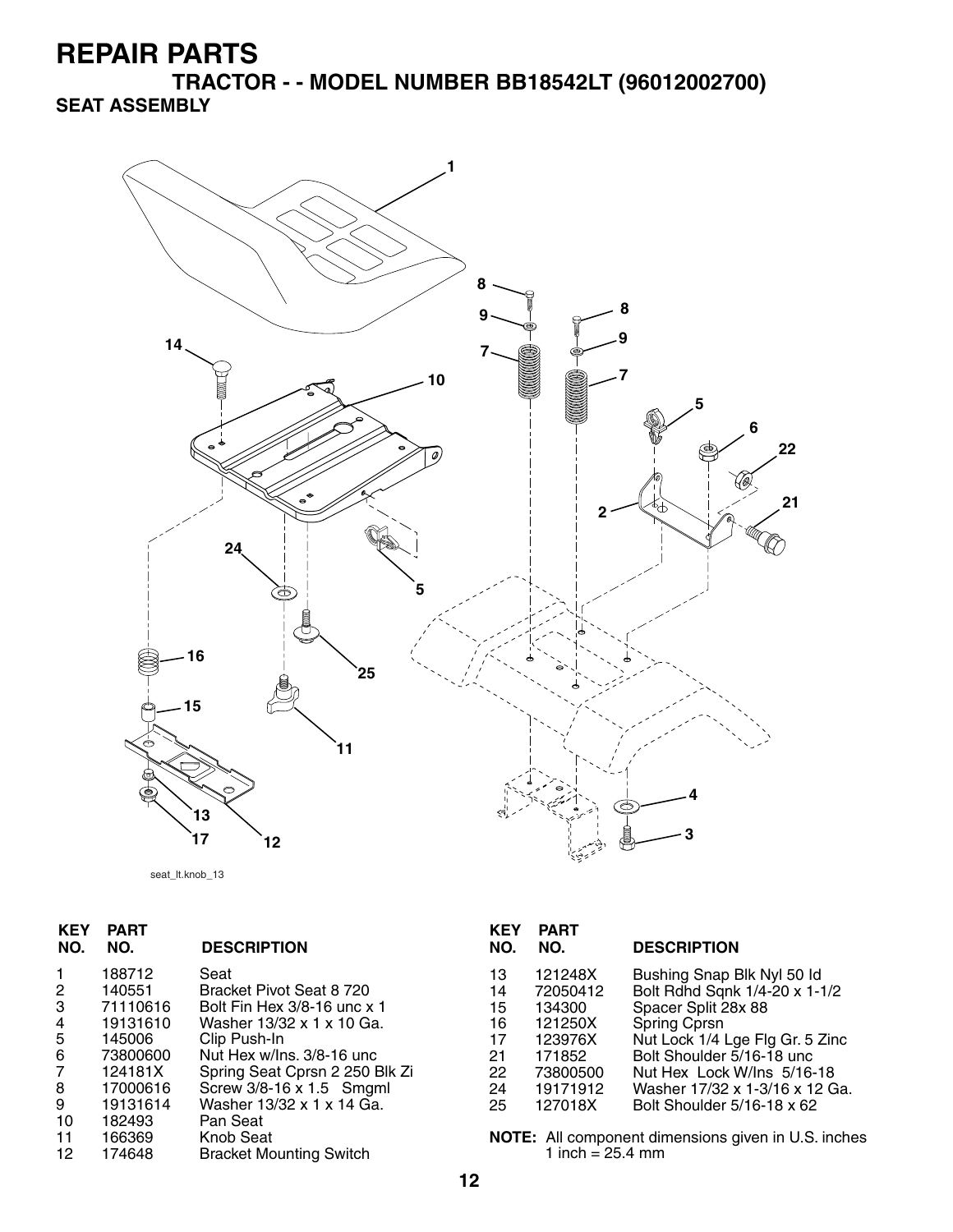**TRACTOR - - MODEL NUMBER BB18542LT (96012002700)** 

#### **ENGINE**



Tecumseh Products 1-800-558-5402

1-949-460-5688

**13**

181654 Plug Drain Oil Easy

3/4

44 17670412 Screw Hex Wsh THDROL 1/4-20 x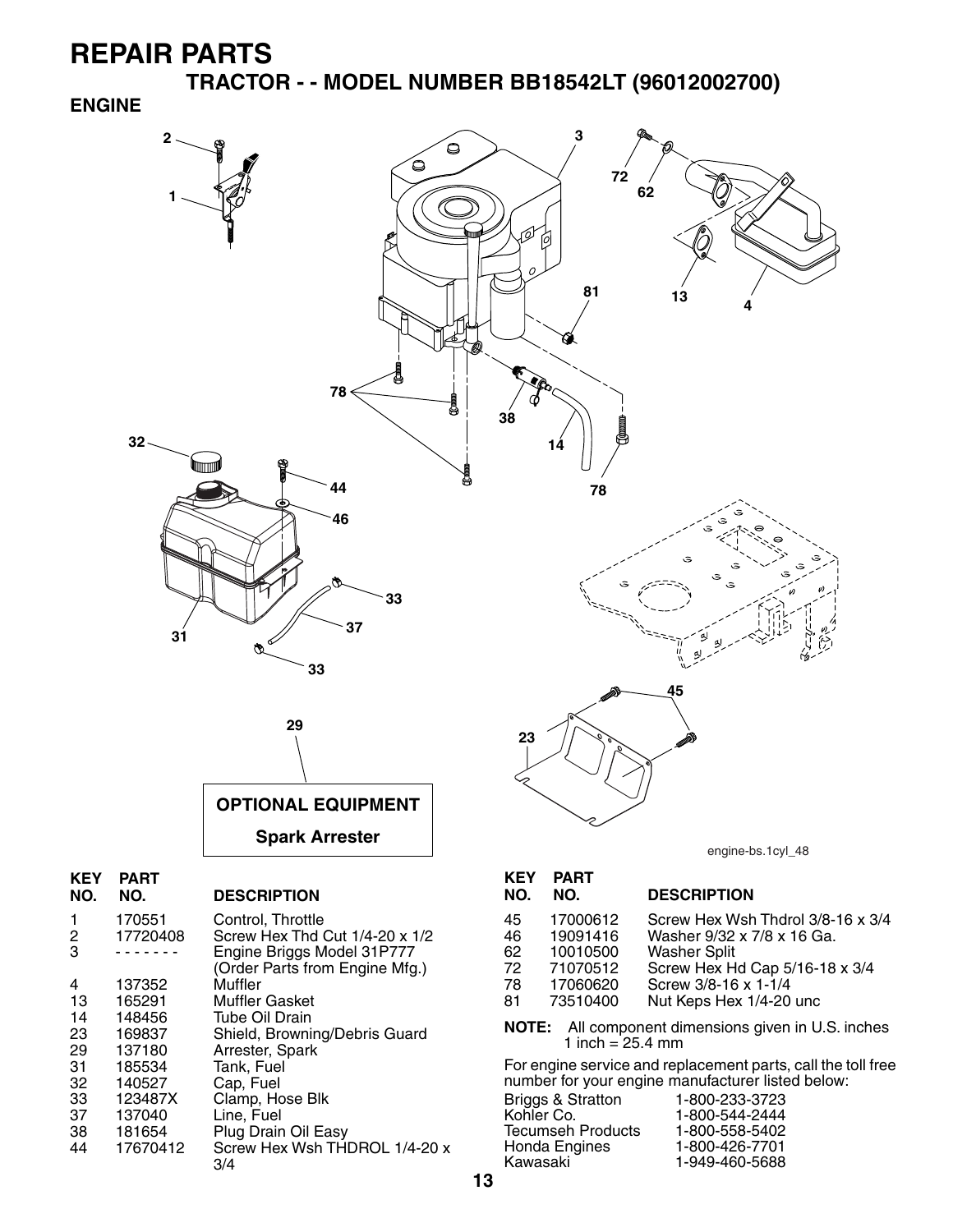**TRACTOR - - MODEL NUMBER BB18542LT (96012002700) MOWER DECK**

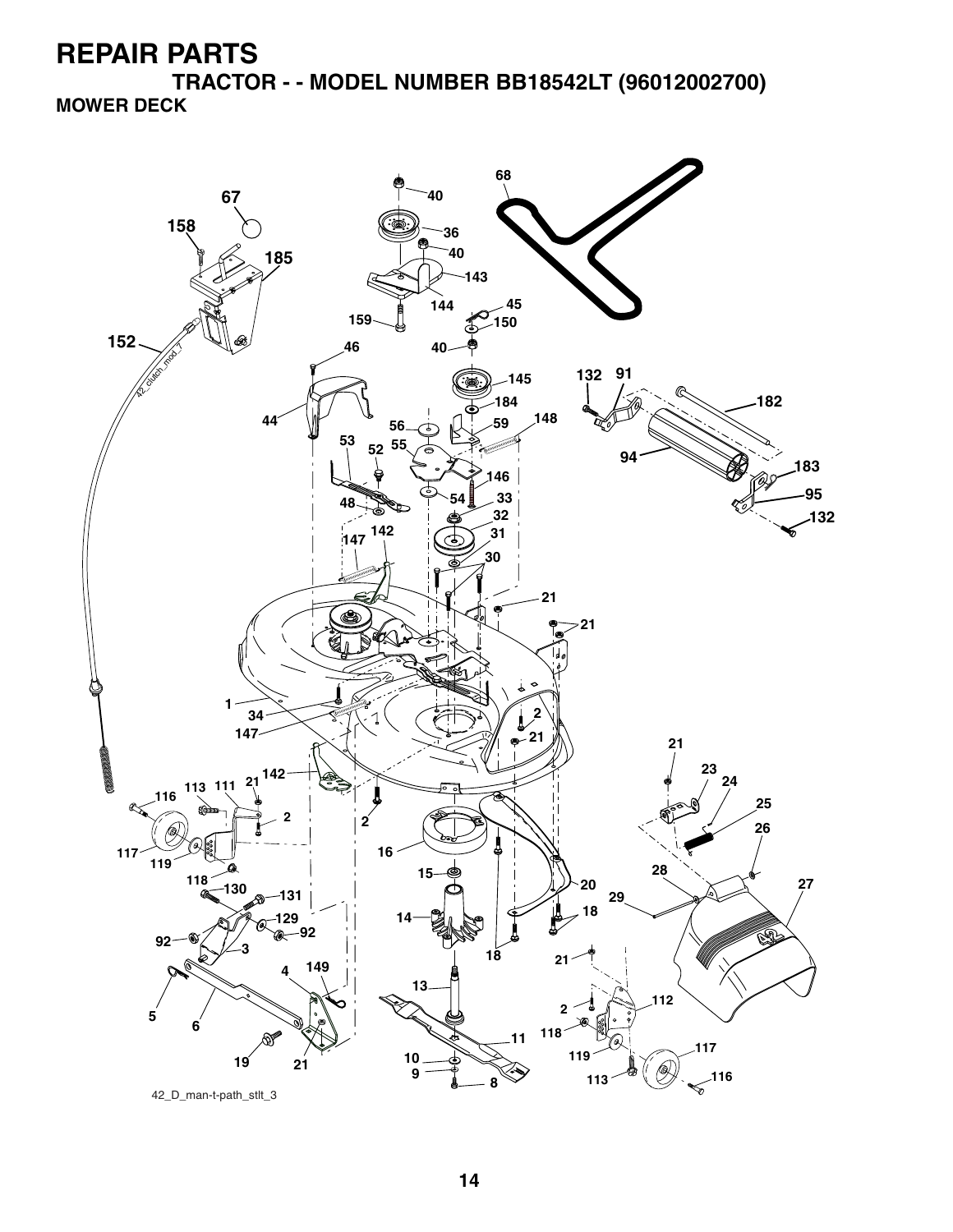### **TRACTOR - - MODEL NUMBER BB18542LT (96012002700) MOWER DECK**

| <b>KEY</b><br>NO. | <b>PART</b><br>NO. | <b>DESCRIPTION</b>                               | <b>KEY</b><br>NO. | <b>PART</b><br>NO.   | <b>DESCRIPTION</b>                                  |
|-------------------|--------------------|--------------------------------------------------|-------------------|----------------------|-----------------------------------------------------|
| 1                 | 165892             | Mower Deck Assembly, 42"                         | 56                | 122052X              | Spacer, Retainer                                    |
| 2                 | 72140506           | <b>Bolt</b>                                      | 59                | 141043               | <b>Guard TUV Idler</b>                              |
| 3                 | 138017             | Bracket Asm Fr. Sway Bar 3/42                    | 67                | 171598               | Knob Round                                          |
| 4                 | 165460             | Bracket Asm Deck 42" Sway Bar                    | 68                | 144959               | V-Belt, 42" Mower                                   |
| 5                 | 4939M              | <b>Retainer Spring</b>                           | 91                | 180532               | <b>Bracket Asm LH</b>                               |
| 6                 | 178024             | <b>Bar Sway Deck</b>                             | 92                | 73800600             | Nut Lock Hex 3/8-16 unc                             |
| 8                 | 850857             | Bolt 3/8-24 x 1.25 Gr. 8 patched                 | 94                | 132264               | <b>Roller Nose</b>                                  |
| 9                 | 10030600           | Washer, Lock                                     | 95                | 180533               | <b>Bracket Nose RH</b>                              |
| 10                | 140296             | Washer, Hardened                                 | 111               | 179292               | <b>Bracket Wheel Guage LH</b>                       |
|                   |                    | (The following Blades are available)             | 112               | 179293               | <b>Bracket Wheel Guage RH</b>                       |
| 11                | 138971             | Blade Mower 42" Hi-Lift                          | 113               | 17060510             | Screw 5/16-18                                       |
|                   |                    | (for bagging and discharging)                    | 116               | 4898H                | Bolt, Shoulder                                      |
| $\sim$ $-$        | 134149             | Blade, Mulching 42" Std                          | 117               | 188606               | Wheel, Gauge                                        |
|                   |                    | (for mulching mowers only)                       | 118               | 73930600             | Nut Centerlock 3/8-16                               |
| $ -$              | 139775             | Blade Mulching 42" Premium                       | 119               | 19121414             | Washer 3/8 x 7/8 x 14 Ga.                           |
|                   |                    | (For better wear when mulching)                  | 129               | 19131312             | Washer 13/32 x 13/16 x 12 Ga.                       |
| 13                | 137645             | Shaft Assembly, Mandrel, Vented                  | 130<br>131        | 74780616<br>72140608 | Bolt Fin Hex 3/8-16 x 1                             |
| 14                | 128774             | Housing, Mandrel, Vented                         | 132               | 17000612             | Bolt Rdhd Sqnk 3/8-16 x 1<br>Screw 3/8-16 x 3/4     |
| 15                | 110485X            | Bearing, Ball, Mandrel<br>Stripper, Mandrel Deck | 142               | 165890               | Arm Spring Brake Mower                              |
| 16<br>18          | 174493<br>72140505 | Bolt, Carriage 5/16-18 x 5/8                     | 143               | 157109               | Bracket Arm Idler 42"                               |
| 19                | 132827             | Bolt, Shoulder                                   | 144               | 173441               | Keeper Belt 42" Clutch Cable                        |
| 20                | 159770             | Baffle, Vortex                                   | 145               | 173437               | Pulley Idler Flat                                   |
| 21                | 73680500           | Nut                                              | 146               | 173443               | Bolt Carriage Idler                                 |
| 23                | 177563             | Bracket, Deflector Mower 42"                     | 147               | 131335               | <b>Spring Extension</b>                             |
| 24                | 105304X            | Cap, Sleeve 80 x 112 Blk Mower                   | 148               | 169022               | Spring Return Idler                                 |
| 25                | 123713X            | Spring, Torsion, Deflector 2 52                  | 149               | 165898               | Retainer Spring Yellow                              |
| 26                | 110452X            | Nut, Push Phos & Oil                             | 150               | 19091210             | Washer 9/32 x 3/4 x 10 Ga.                          |
| 27                |                    | 130968X428 Shield, Deflector 42" Blk             | 152               | 169676               | Clutch Cable 42"                                    |
| 28                | 19111016           | Washer 11/32 x 5/8 x 16 Ga.                      | 158               | 17720408             | Screw Hex Thd Cut $1/4-20 \times 1/2$               |
| 29                | 131491             | Rod, Hinge 42" 6 75 W/G                          | 159               | 72140614             | Bolt Rdhd Sqn 3/8-16 unc x 1-3/4                    |
| 30                | 173984             | <b>Screw Thdrol</b>                              | 182               | 179126               | Rod Roller Nose                                     |
| 31                | 187690             | Washer, Spacer Mower Vented                      | 183               | 163552               | Retainer Clip                                       |
| 32                | 173436             | Pulley, Mandrel                                  | 184               | 19131410             | Washer 13/32 x 7/8 x 10 Ga.                         |
| 33                | 178342             | Nut, Toplock                                     | 185               | 188234               | Head Asm Cable Clutch                               |
| 34                | 72110612           | Bolt Carr SH 3/8-16 x 1-1/2 Gr.5                 | $\sim$ $-$        | 130794               | Mandrel Assembly (Includes Hous-                    |
| 36                | 173438             | Pulley, Idler, Flat                              |                   |                      | ing Shaft and Shaft Hardware Only                   |
| 40                | 73900600           | Nut Lock 3/8-16                                  |                   |                      | - Pulley Not Included)                              |
| 44                | 140088             | Guard, Mandrel, LH                               | $\sim$ $\sim$     | 172559               | Replacement Mower, Complete                         |
| 45                | 4497H              | Retainer                                         |                   |                      | (Std. deck Order separately gauge                   |
| 46                | 137729             | Screw, Thdrol 1/4-20 x 5/8 T                     |                   |                      | wheel and nose roller components                    |
| 48                | 133944             | Washer, Hardened                                 |                   |                      | Key Nos. 91, 94-95, 116-119, 132,                   |
| 52                | 139888             | Bolt, Shoulder 5/16-18 unc                       |                   |                      | 182-183)                                            |
| 53                | 184907             | Arm Assembly, Pad, Brake                         |                   |                      |                                                     |
| 54                | 178515             | Washer, Hardened                                 |                   |                      | NOTE: All component dimensions given in U.S. inches |
| 55                | 155046             | Arm, Idler                                       |                   | 1 inch = $25.4$ mm   |                                                     |